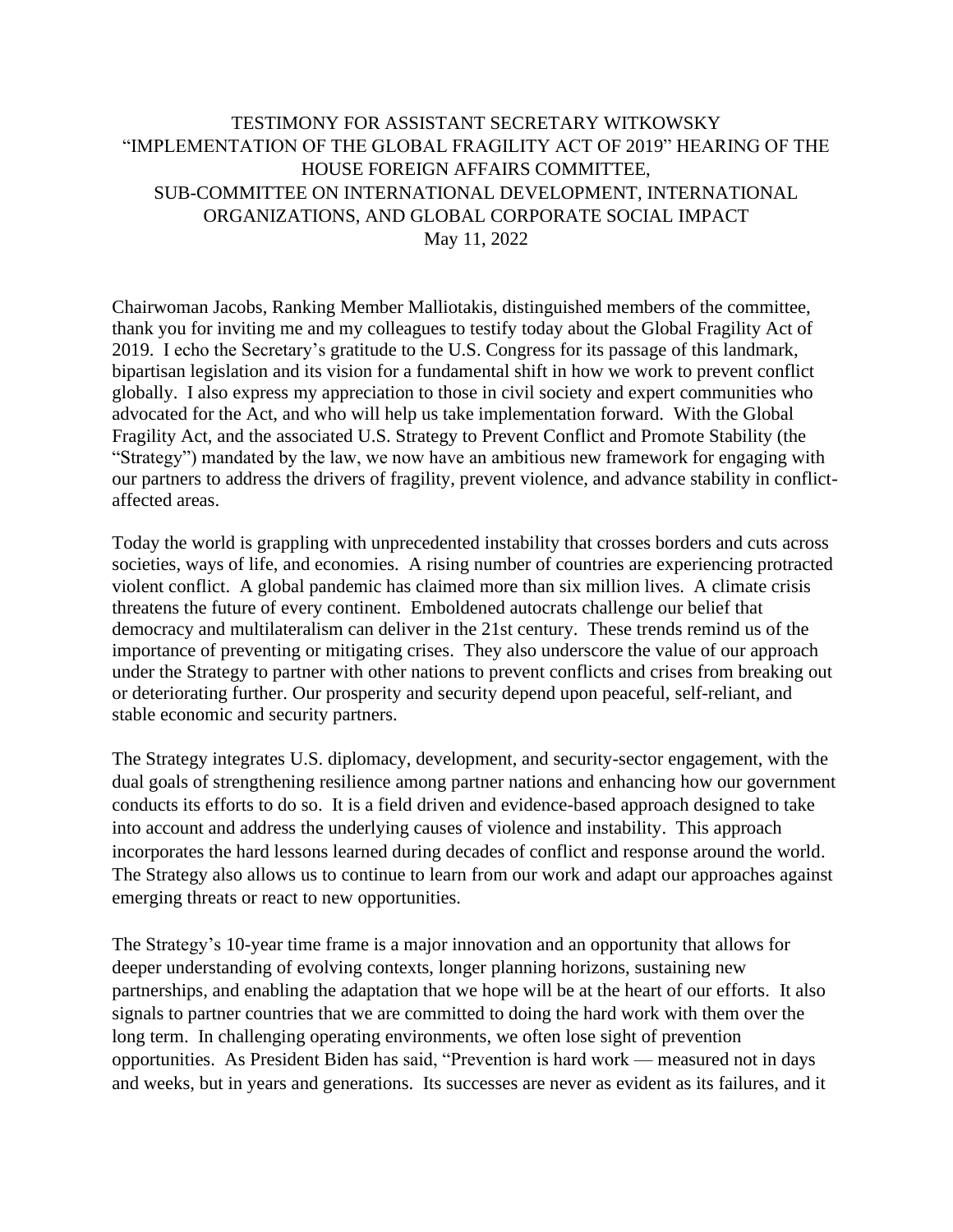requires us to remain focused on lasting peace and stability over the allure of easier, more temporary gains that may not strengthen our position in the long term."

On April 1, the President initiated the next critical step in translating the ambitious goals of the Global Fragility Act and the Strategy into reality. Following an interagency process of in-depth analysis and extensive consultations with stakeholders and partners, including Congress, experts from across the U.S. government, civil society organizations, and partner countries, President Biden announced that the U.S. government is launching the implementation of the Strategy in four priority countries and one region: Haiti, Libya, Mozambique, Papua New Guinea, and the Coastal West Africa sub-region of Benin, Côte d'Ivoire, Ghana, Guinea, and Togo. We are engaging partner country governments, civil society, and the private sector to begin, in earnest, the collaboration that will underpin development of the 10-year implementation plans.

The Administration has also released a new Prologue to align the Strategy with current and emerging challenges – not only elevating democracy, human rights, and governance but also mitigating the climate crisis and strengthening environmental security; pursuing equity and equality based on gender and other factors; promoting security sector governance; and managing rival powers. The Prologue underscores that we will integrate the Strategy with our policy approaches across these priority areas. It highlights that, through a spirit of partnership, we will build on the strengths of communities, governments, and nations to rebound from shocks, confront negative global trends, and create new paradigms for broader cooperation.

Under the Strategy, we will pursue a whole of government approach to our efforts. The Department of State is the lead for executing the Strategy, establishing United States foreign policy, and advancing diplomatic and political efforts. The Bureau of Conflict and Stabilization Operations leads Strategy coordination efforts within the State Department and across USAID, the Departments of Defense and the Treasury, and other departments and agencies as appropriate. We and our interagency partners are united in our effort to implement the law and the Strategy with strong collaboration across our respective teams. We intend to bring a broad suite of tools to this endeavor: diplomatic engagement; country specific analysis of factors of instability; foreign assistance, including development and security sector assistance; defense support and security cooperation; and trade, multilateral financing, and private investment. We will align our work with related U.S. government plans and strategies.

We will engage partners inside and outside of government to develop and implement the 10-year country and regional implementation plans. We will work with national governments, as well as local actors to build a joint commitment to our efforts. Outside of government, we look forward to taking an inclusive approach to engaging with civil society, including key women's and youth groups, as well as the private sector, academia, foundations, and diaspora communities, among other stakeholders, in partner countries as well as in the United States. Partnerships with our allies and friends will also be a key element as we work together, with regional and multilateral organizations, to identify mutual priorities, share analysis, and advance common objectives. We will take a field-driven teamwork approach that seeks participatory, locally-led solutions. Under strategic interagency guidance, our Embassies will lead field-level planning and coordination of